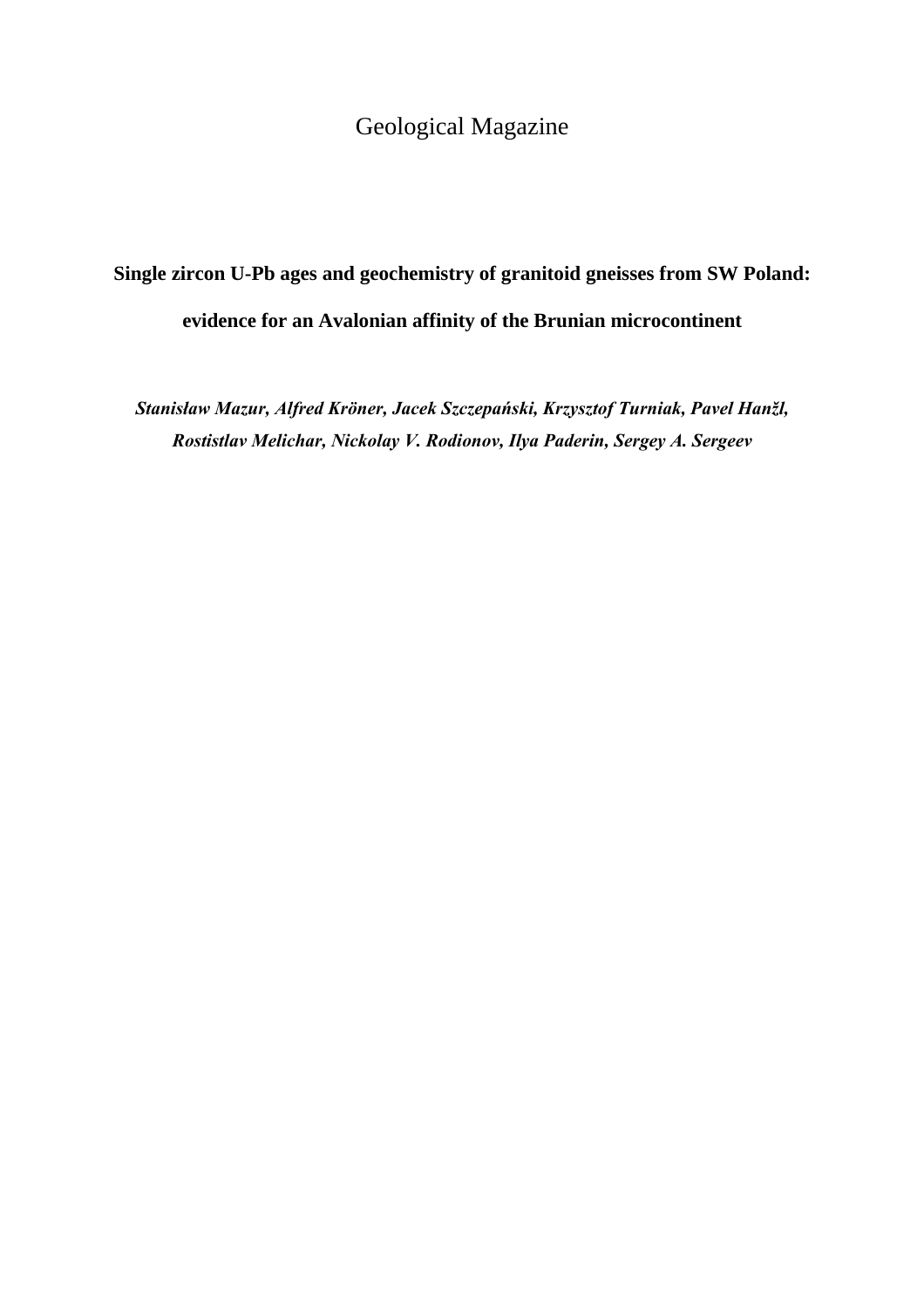## Table A1. SHRIMP U-Th-Pb data for gneisses from the eastern Fore-Sudetic Block

Sample locations: S3 = N50° 30´ 32.3'', E16° 56′ 42.1''; S4 = N50° 46′ 26.7'', E17° 05′ 21.0''; S6 = N50° 39′ 16.9'', E17° 02′ 49.7'';  $SS = N50^{\circ} 30' 00.4'$ , E17° 09′ 25.7′′

| Spot | U     | Th    | $^{232}$ Th/ | $206Pb*$                                                                          | $206$ $Pb_c$             | $20^7$ Pb    |      | $20^7$ Pb $\overline{\smash{6}}$ |     | $200$ Pb $\overline{\smash{6}}$   |                  | Error | $^{206}Pb/^{238}U$ |     | $20^7$ Pb/ $206$ Pb |    | Discordant     |
|------|-------|-------|--------------|-----------------------------------------------------------------------------------|--------------------------|--------------|------|----------------------------------|-----|-----------------------------------|------------------|-------|--------------------|-----|---------------------|----|----------------|
|      | (ppm) | (ppm) | $^{238}$ U   | (ppm)                                                                             | $\frac{0}{0}$            | $^{206}Pb^*$ |      | $\pm\frac{9}{6}$ 235 U           |     | $\pm\frac{9}{6}$ 238 <sub>U</sub> | $\pm\frac{0}{0}$ | corr  | Age $(Ma)$         |     | Age $(Ma)$          |    | $\frac{0}{0}$  |
|      |       |       |              | Sample S6 - migimatitic Nowolesie gneiss. Error in standard calibration was 0.54% |                          |              |      |                                  |     |                                   |                  |       |                    |     |                     |    |                |
| 1.1  | 1613  | 77    | 0.05         | 130.0                                                                             | 0.02                     | 0.0590       | 0.7  | 0.763                            | 1.8 | 0.0938                            | 1.6              | 0.91  | 577.9              | 9   | 569                 | 16 | $-2$           |
| 1.2  | 258   | 79    | 0.32         | 44.2                                                                              | 0.05                     | 0.0802       | 1.2  | 2.204                            | 2.1 | 0.1994                            | 1.7              | 0.83  | 1172               | 18  | 1202                | 23 | 3              |
| 2.1  | 479   | 38    | 0.08         | 43.5                                                                              | 0.16                     | 0.0620       | 1.8  | 0.901                            | 2.4 | 0.1054                            | 1.6              | 0.68  | 645.8              | 10  | 675                 | 38 | $\overline{4}$ |
| 3.1  | 154   | 38    | 0.25         | 34.9                                                                              | 0.09                     | 0.1073       | -1.1 | 3.888                            | 2.1 | 0.2628                            | 1.8              | 0.86  | 1504               | 24  | 1754                | 19 | 17             |
| 3.2  | 412   | 32    | 0.08         | 27.6                                                                              | 0.31                     | 0.0574       | 2.0  | 0.615                            | 2.6 | 0.0777                            | 1.7              | 0.65  | 482.7              | 7.8 | 507                 | 43 | 5              |
| 4.1  | 951   | 48    | 0.05         | 65.2                                                                              | 0.12                     | 0.0581       | 1.1  | 0.639                            | 2.5 | 0.0798                            | 2.2              | 0.90  | 495                | 11  | 532                 | 24 | 8              |
| 4.2  | 205   | 37    | 0.18         | 15.0                                                                              | 0.19                     | 0.0592       | 2.9  | 0.692                            | 3.3 | 0.0848                            | 1.7              | 0.51  | 525                | 8.5 | 574                 | 62 | 9              |
| 5.1  | 817   | 98    | 0.12         | 64.0                                                                              | 0.18                     | 0.0586       | 1.3  | 0.735                            | 2.1 | 0.0910                            | 1.6              | 0.79  | 561.7              | 8.9 | 552                 | 28 | $-2$           |
| 6.1  | 78    | 59    | 0.78         | 15.6                                                                              | 0.13                     | 0.0943       | 1.6  | 3.013                            | 2.5 | 0.2318                            | 1.9              | 0.77  | 1344               | 23  | 1514                | 30 | 13             |
| 7.1  | 323   | 93    | 0.30         | 25.9                                                                              | 0.11                     | 0.0596       | 2.0  | 0.764                            | 2.6 | 0.0931                            | 1.7              | 0.65  | 573.8              | 9.3 | 587                 | 42 | $\overline{c}$ |
| 8.1  | 180   | 90    | 0.52         | 36.1                                                                              | 0.18                     | 0.0858       | 1.5  | 2.757                            | 2.3 | 0.2330                            | 1.8              | 0.77  | 1350               | 21  | 1334                | 28 | $-1$           |
| 8.2  | 522   | 36    | 0.07         | 44.5                                                                              | $\overline{\phantom{a}}$ | 0.0598       | 1.2  | 0.820                            | 2,0 | 0.0995                            | 1.6              | 0.80  | 611.3              | 9.5 | 596                 | 26 | $-3$           |
| 9.1  | 183   | 39    | 0.22         | 40.0                                                                              | $-$                      | 0.0996       | 0.9  | 3.500                            | 1.9 | 0.2549                            | 1.7              | 0.88  | 1464               | 22  | 1616                | 17 | 10             |
| 9.2  | 1380  | 89    | 0.07         | 106.0                                                                             | 0.11                     | 0.0591       | 0.9  | 0.730                            | 1.8 | 0.0896                            | 1.6              | 0.88  | 553.1              | 8.6 | 569                 | 19 | 3              |
| 10.1 | 109   | 46    | 0.43         | 23.4                                                                              | 0.00                     | 0.0941       | 1.5  | 3.247                            | 2.3 | 0.2503                            | 1.7              | 0.74  | 1440               | 22  | 1510                | 29 | 5              |
| 11.1 | 501   | 40    | 0.08         | 36.4                                                                              | 0.16                     | 0.0585       | 1.4  | 0.680                            | 2.2 | 0.0844                            | 1.7              | 0.76  | 522.2              | 8.4 | 547                 | 31 | 5              |
| 12.1 | 615   | 77    | 0.13         | 49.6                                                                              | 0.12                     | 0.0589       | 1.2  | 0.761                            | 2.1 | 0.0938                            | 1.6              | 0.80  | 578                | 9.1 | 562                 | 27 | $-3$           |
| 13.1 | 451   | 55    | 0.13         | 93.4                                                                              | 0.01                     | 0.0985       | 0.6  | 3.271                            | 1.7 | 0.2408                            | 1.6              | 0.93  | 1391               | 20  | 1596                | 11 | 15             |
| 13.2 | 506   | 34    | 0.07         | 38.4                                                                              | 0.23                     | 0.0588       | 1.6  | 0.714                            | 2.3 | 0.0881                            | 1.6              | 0.71  | 544.3              | 8.3 | 558                 | 35 | $\overline{2}$ |
| 14.1 | 1303  | 90    | 0.07         | 111.0                                                                             | $\overline{\phantom{a}}$ | 0.0594       | 1.3  | 0.814                            | 2.1 | 0.0994                            | 1.6              | 0.77  | 610.7              | 9.2 | 581                 | 29 | $-5$           |
| 15.1 | 1379  | 46    | 0.03         | 102.0                                                                             | 0.00                     | 0.0598       | 1.2  | 0.709                            | 2,0 | 0.0860                            | 1.6              | 0.79  | 531.8              | 8.1 | 595                 | 27 | 12             |
| 15.2 | 488   | 81    | 0.17         | 40.0                                                                              | 0.35                     | 0.0608       | 1.9  | 0.797                            | 3.2 | 0.0950                            | 2.6              | 0.80  | 585                | 14  | 633                 | 42 | $8\,$          |
| 16.1 | 485   | 82    | 0.18         | 37.1                                                                              | 0.02                     | 0.0591       | -1.1 | 0.725                            | 1.9 | 0.0889                            | 1.6              | 0.82  | 549.1              | 8.5 | 572                 | 24 | 4              |
| 17.1 | 472   | 89    | 0.20         | 59.8                                                                              | 0.21                     | 0.0807       | 1.1  | 1.637                            | 2.3 | 0.1471                            | 2.0              | 0.87  | 885                | 16  | 1214                | 22 | 37             |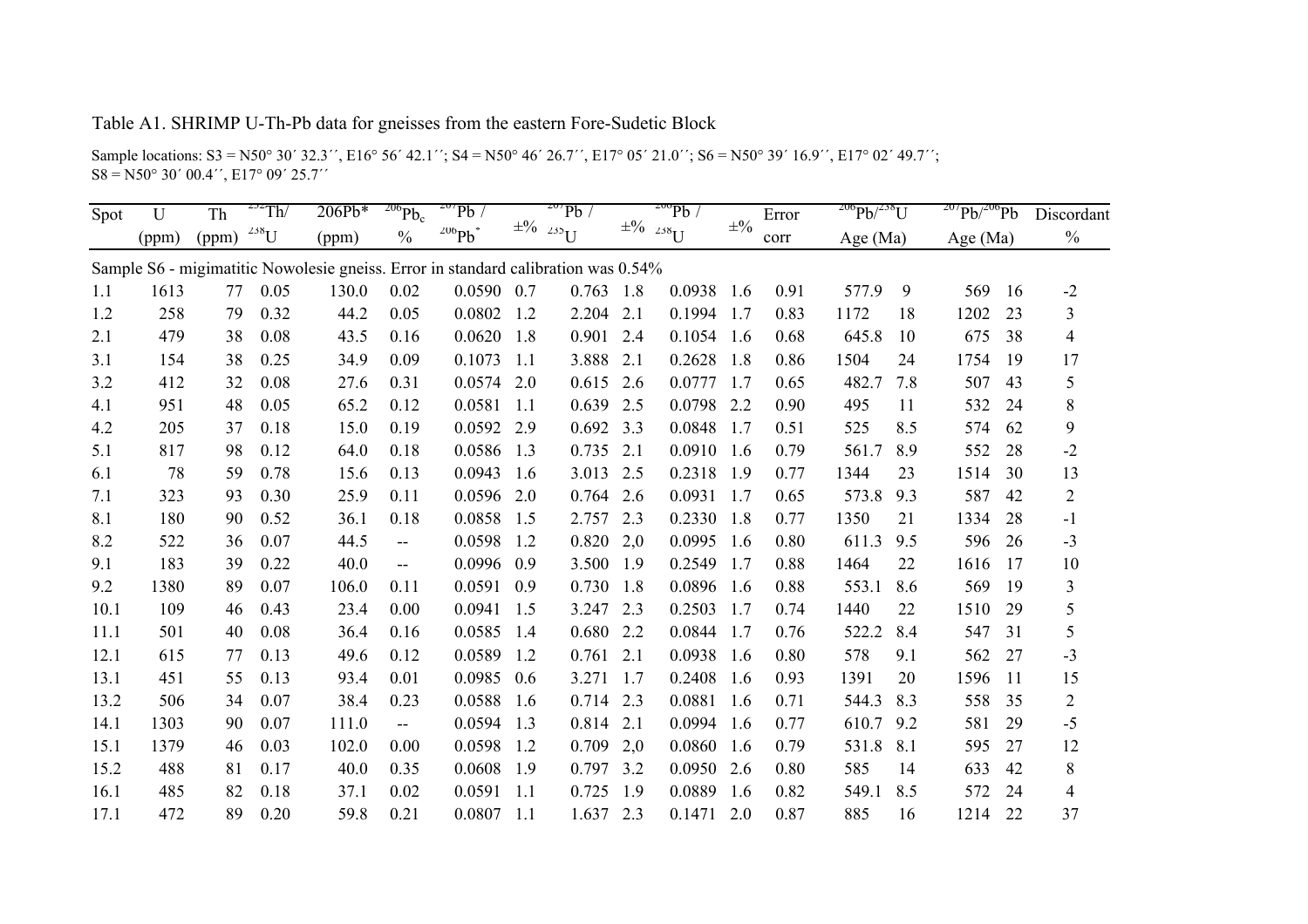| 1.1  | 151  | 47  | 0.32 | 37.4  | 0.19 | $0.1045$ 1.2 |      | 4.130 3.1   |     | 0.2868 2.8 |     | 0.92 | 1625.3 40.5 | 1705 | 23  | 5              |
|------|------|-----|------|-------|------|--------------|------|-------------|-----|------------|-----|------|-------------|------|-----|----------------|
| 2.1  | 578  | 162 | 0.29 | 46.0  | 0.00 | 0.0590       | 0.9  | 0.753       | 2.9 | 0.0926     | 2.8 | 0.95 | 570.8 15.1  | 568  | 19  | $-1$           |
| 2.2  | 142  | 158 | 1.15 | 20.0  | 0.16 | 0.0890       | 1.6  | 2.016 3.3   |     | 0.1643     | 2.8 | 0.87 | 980.6 25.8  | 1404 | 31  | 43             |
| 3.1  | 333  | 193 | 0.60 | 23.7  | 0.23 | 0.0581       | 2.1  | $0.663$ 3.5 |     | 0.0827     | 2.8 | 0.79 | 512.3 13.7  | 535  | 47  | 4              |
| 3.2  | 565  | 119 | 0.22 | 198.5 | 0.01 | 0.1528       | 0.4  | 8.620 2.8   |     | 0.4092     | 2.7 | 0.99 | 2211.1 51.3 | 2377 | 7   | 8              |
| 4.1  | 753  | 34  | 0.05 | 57.5  | 0.13 | 0.0582       | 0.9  | 0.711       | 2.9 | 0.0887     | 2.7 | 0.95 | 547.8 14.4  | 536  | 20  | $-2$           |
| 5.1  | 1470 | 288 | 0.20 | 116.7 | 0.07 | 0.0593       | 0.6  | 0.755       | 2.8 | 0.0923     | 2.7 | 0.98 | 569.4 14.9  | 578  | 13  | 1              |
| 6.1  | 228  | 61  | 0.28 | 17.5  | 0.27 | 0.0590 2.8   |      | 0.723       | 3.9 | 0.0888     | 2.8 | 0.71 | 548.6 14.7  | 569  | 61  | 4              |
| 7.1  | 920  | 226 | 0.25 | 76.0  | 0.09 | 0.0593       | 0.9  | 0.785       | 3.1 | 0.0960     | 3.0 | 0.96 | 591.0 16.8  | 578  | 19  | $-2$           |
| 7.2  | 228  | 73  | 0.33 | 42.9  | 0.21 | 0.0849       | 0.9  | 2.564 2.9   |     | 0.2189     | 2.8 | 0.95 | 1276.0 31.9 | 1314 | 18  | 3              |
| 8.1  | 349  | 33  | 0.10 | 27.9  | 0.42 | 0.0600       | 2.0  | $0.767$ 3.4 |     | 0.0927     | 2.8 | 0.80 | 571.7 15.1  | 602  | 44  | 5              |
| 9.1  | 1141 | 414 | 0.37 | 213.7 | 0.05 | 0.0917       | 0.6  | 2.753       | 2.8 | 0.2178     | 2.7 | 0.98 | 1270.3 31.4 | 1460 | 10  | 15             |
| 10.1 | 392  | 15  | 0.04 | 30.8  | 0.21 | 0.0580       | 1.4  | $0.730$ 3.1 |     | 0.0913     | 2.8 | 0.89 | 563.1 14.9  | 531  | 30  | $-6$           |
| 11.1 | 1533 | 169 | 0.11 | 117.5 | 2.52 | 0.0595       | 2.3  | 0.714 3.5   |     | 0.0870 2.7 |     | 0.77 | 537.8 14.1  | 586  | 49  | 9              |
| 12.1 | 1327 | 188 | 0.15 | 121.9 | 0.46 | 0.0672       | 0.8  | 0.986 2.9   |     | 0.1064     | 2.7 | 0.96 | 651.9 16.9  | 843  | 18  | 29             |
| 13.1 | 1555 | 245 | 0.16 | 128.1 | 0.33 | 0.0599       | 2.0  | 0.790 3.4   |     | 0.0956     | 2.7 | 0.81 | 588.4 15.4  | 601  | 44  | $\overline{2}$ |
| 13.2 | 303  | 97  | 0.33 | 74.1  | 0.06 | 0.0962       | 0.6  | 3.772       | 2.8 | 0.2844     | 2.8 | 0.98 | 1613.4 39.4 | 1552 | 12  | $-4$           |
| 14.1 | 1442 | 662 | 0.47 | 110.6 | 5.60 | 0.0609       | 7.8  | $0.707$ 8.2 |     | 0.0843     | 2.8 | 0.34 | 521.7 13.9  | 634  | 167 | 22             |
| 15.1 | 996  | 38  | 0.04 | 84.1  | 0.11 | 0.0595       | 0.9  | 0.805       | 2.9 | 0.0981     | 2.7 | 0.95 | 603.5 15.8  | 584  | 19  | $-3$           |
| 16.1 | 656  | 59  | 0.09 | 50.9  | 0.46 | 0.0582       | 0.7  | 0.722       | 2.2 | 0.0900     | 2.1 | 0.95 | 555.5 11    | 536  | 16  | $-3$           |
| 16.2 | 38   | 5   | 0.12 | 10.4  | 0.05 | $0.1215$ 0.7 |      | 5.278 2.2   |     | 0.3150     | 2.1 | 0.95 | 1765.1 32.6 | 1979 | 12  | 12             |
| 16.3 | 983  | 73  | 0.08 | 76.5  | 0.40 | 0.0588       | -1.1 | $0.731$ 2.3 |     | 0.0901     | 2.1 | 0.88 | 556.4 11    | 561  | 24  | 1              |

Sample S8 - Maciejowice augen gneiss. Error in standard calibration was 0.87%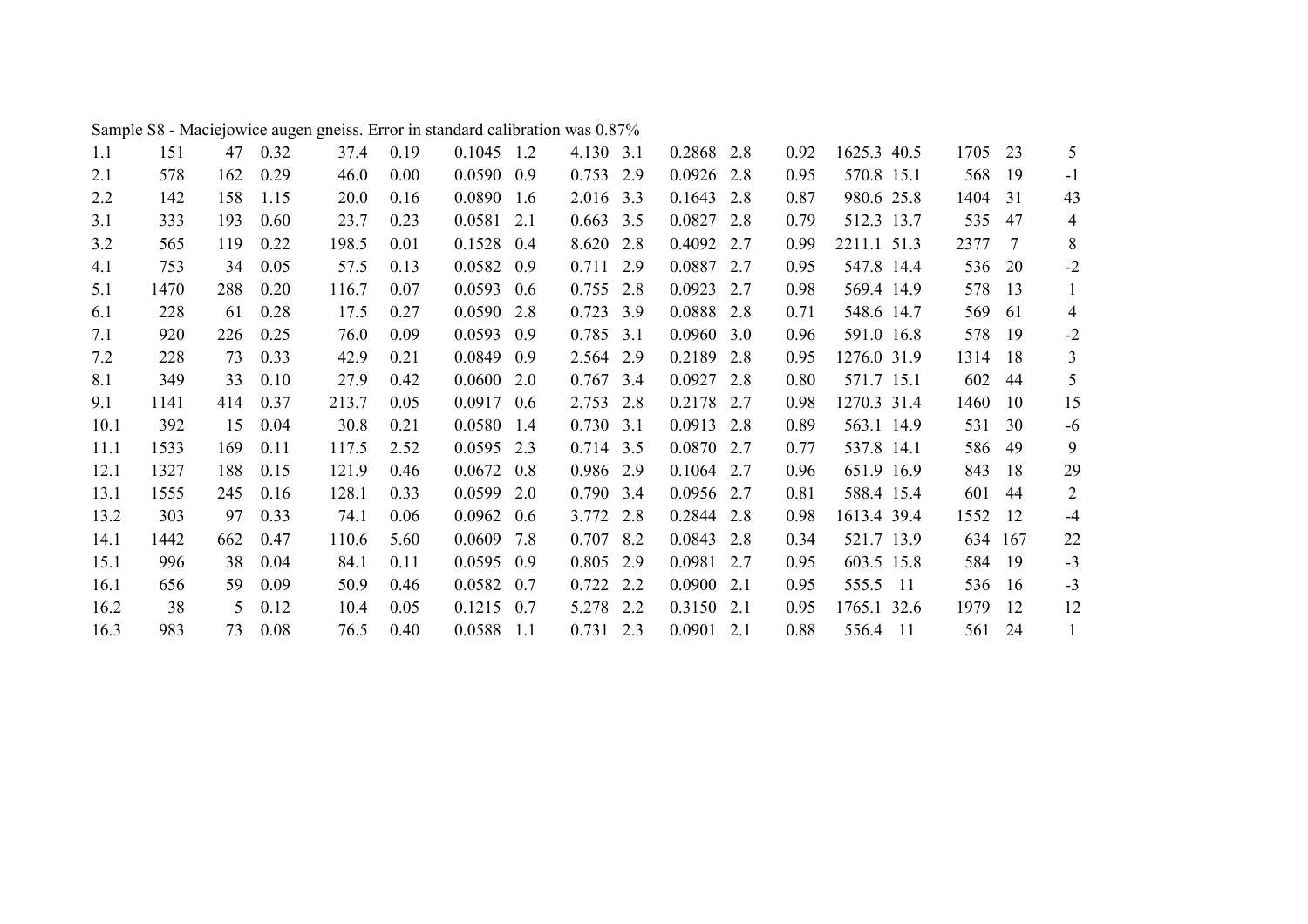| 1.1  | 154 | 21  | 0.14 | 12.7 | 0.06                     | $0.0582$ 0.9 |     | $0.770$ 3.1 |     | $0.0960$ 3.0 |     | 0.95 | 591  | 17  | 538  | 20  | $-9$  |
|------|-----|-----|------|------|--------------------------|--------------|-----|-------------|-----|--------------|-----|------|------|-----|------|-----|-------|
| 2.1  | 120 | 26  | 0.22 | 8.8  | 0.17                     | $0.0555$ 2.4 |     | $0.654$ 3.8 |     | $0.0854$ 3.0 |     | 0.78 | 528  | 15  | 433  | 52  | $-18$ |
| 3.1  | 141 | 15  | 0.11 | 9.8  | 0.30                     | 0.0554 2.2   |     | $0.616$ 3.8 |     | 0.0806       | 3.1 | 0.81 | 500  | 15  | 427  | 50  | $-15$ |
| 3.2  | 103 | 11  | 0.10 | 12.5 | 1.12                     | 0.1008       | 2.2 | 1.925 3.7   |     | 0.1385       | 3.0 | 0.81 | 836  | 24  | 1640 | 41  | 96    |
| 4.1  | 173 | 86  | 0.51 | 14.2 | $\overline{\phantom{a}}$ | 0.0598       | 1.0 | $0.790$ 3.1 |     | 0.0957       | 3.0 | 0.95 | 589  | 17  | 598  | 21  | 1     |
| 4.2  | 98  | 22  | 0.23 | 6.8  | 0.47                     | 0.0556 3.8   |     | 0.614       | 4.8 | 0.0802       | 3.0 | 0.62 | 497  | 14  | 435  | 85  | $-12$ |
| 5.1  | 184 | 16  | 0.09 | 12.9 | 0.19                     | $0.0555$ 3.1 |     | 0.623       | 4.3 | $0.0814$ 3.0 |     | 0.69 | 504  | 14  | 434  | 68  | $-14$ |
| 6.1  | 379 | 30  | 0.08 | 23.6 | 0.11                     | 0.0563       | 1.1 | $0.563$ 3.3 |     | $0.0726$ 3.1 |     | 0.94 | 452  | 14  | 462  | 25  | 2     |
| 7.1  | 168 | 55  | 0.34 | 68.9 | 0.01                     | $0.2109$ 0.7 |     | 13.840 3.0  |     | 0.4760 2.9   |     | 0.97 | 2510 | -61 | 2912 | -11 | 16    |
| 7.2  | 252 | 8   | 0.03 | 17.9 | 0.11                     | $0.0567$ 1.2 |     | $0.646$ 3.2 |     | 0.0827       | 2.9 | 0.92 | 512  | 15  | 479  | 27  | $-7$  |
| 8.1  | 409 | 25  | 0.06 | 82.5 | 0.03                     | $0.1117$ 2.8 |     | 3.620 4.7   |     | 0.2350 3.8   |     | 0.80 | 1361 | 46  | 1828 | -51 | 34    |
| 8.2  | 185 | 11  | 0.06 | 13.4 | 2.35                     | $0.0632$ 8.9 |     | 0.714 9.4   |     | $0.0819$ 3.0 |     | 0.32 | 508  | 15  | 715  | 190 | 41    |
| 9.1  | 74  | 39  | 0.54 | 15.9 | 0.00                     | 0.1081       | 0.4 | 3.720 3.0   |     | $0.2496$ 3.0 |     | 0.99 | 1436 | 39  | 1767 | 8   | 23    |
| 10.1 | 191 | 21  | 0.11 | 11.8 | 0.40                     | 0.0554 2.3   |     | 0.548 3.8   |     | 0.0717       | 3.0 | 0.79 | 447  | 13  | 429  | .52 | $-4$  |
| 11.1 | 301 | 151 | 0.52 | 21.1 | 1.52                     | $0.0575$ 2.3 |     | $0.636$ 3.8 |     | 0.0803       | 3.0 | 0.79 | 498  | 14  | 509  | 51  | 2     |
| 12.1 | 319 | 176 | 0.57 | 20.5 | 0.70                     | 0.0558 2.2   |     | $0.570$ 3.7 |     | 0.0742       | 3.0 | 0.81 | 461  | 13  | 443  | 48  | $-4$  |
| 13.1 | 168 | 42  | 0.26 | 12.9 | 0.13                     | $0.0565$ 1.5 |     | $0.697$ 3.3 |     | 0.0894       | 3.0 | 0.90 | 552  | 16  | 472  | 32  | $-14$ |
| 14.1 | 238 | 65  | 0.28 | 17.1 | 0.21                     | $0.0550$ 1.5 |     | $0.635$ 3.4 |     | 0.0837       | 3.1 | 0.90 | 518  | 15  | 412  | 33  | $-20$ |
| 15.1 | 106 | 2   | 0.02 | 8.2  | 0.25                     | 0.0558 2.5   |     | $0.696$ 3.9 |     | 0.0905       | 3.0 | 0.77 | 558  | -16 | 443  | 56  | $-21$ |
| 16.1 | 161 | 34  | 0.22 | 11.2 | 0.31                     | $0.0547$ 1.8 |     | $0.608$ 3.5 |     | 0.0807       | 3.0 | 0.85 | 500  | 14  | 400  | 41  | $-20$ |

Sample S4 - Gościęcice augen gneiss. Error in standard calibration was 1.07%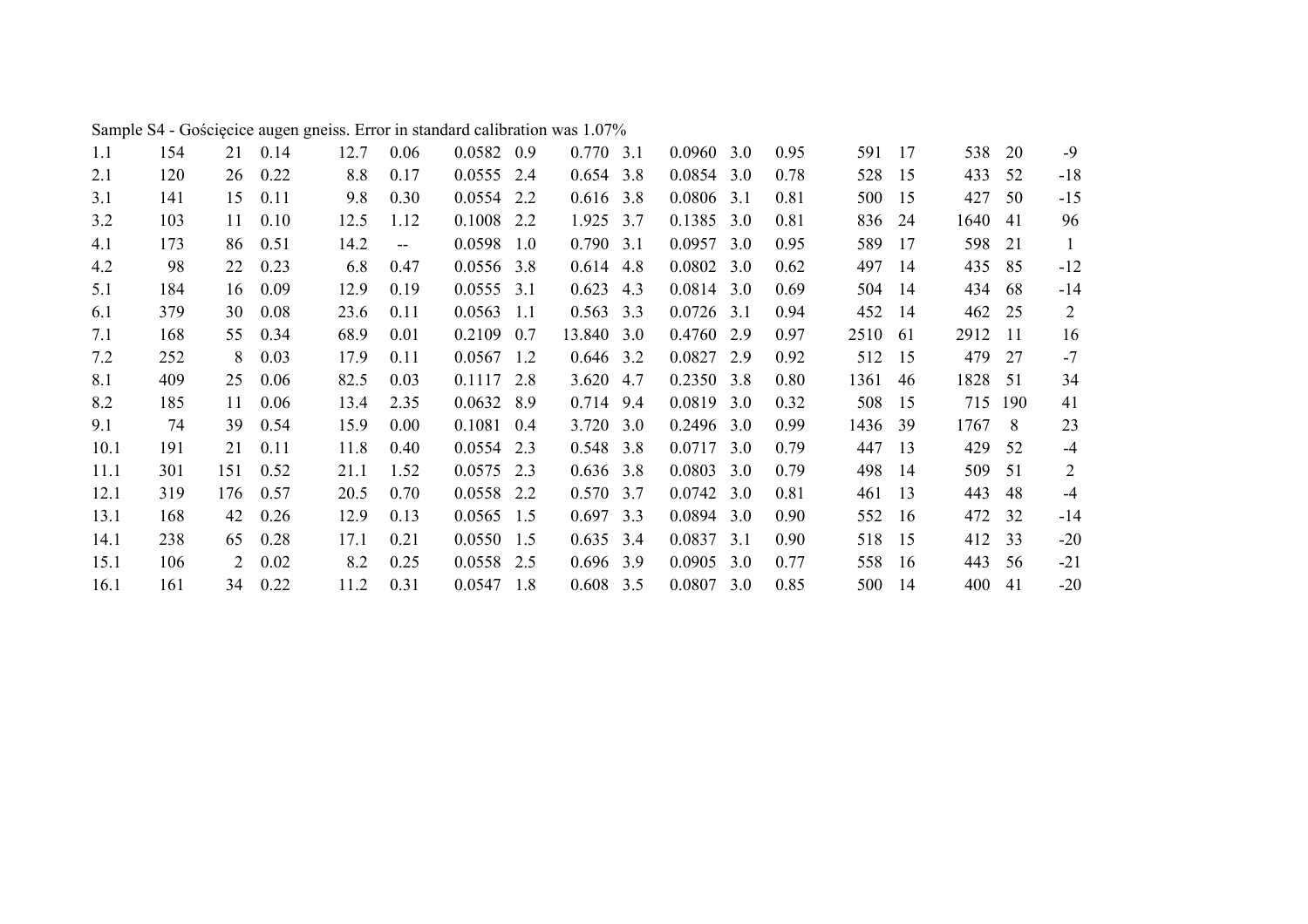| 1.1  | 462  | 85  | 0.19 | 35.9  | 0.11                     | 0.0580 1.5     | 0.723<br>2.3 | 0.0903<br>1.7 | 0.74 | 557.4 8.9    | 531<br>34  | $-5$           |
|------|------|-----|------|-------|--------------------------|----------------|--------------|---------------|------|--------------|------------|----------------|
| 2.1  | 193  | 101 | 0.54 | 14.4  | 0.48                     | 0.0572 4.9     | 0.683<br>5.2 | 0.0866<br>1.8 | 0.34 | 535.4<br>9.1 | 500<br>110 | $-7$           |
| 3.1  | 474  | 92  | 0.20 | 32.9  | 0.14                     | 0.0568 1.9     | 0.632<br>2.7 | 0.0806<br>1.9 | 0.72 | 499.9<br>9.3 | 484<br>41  | $-3$           |
| 4.1  | 317  | 77  | 0.25 | 20.5  | 0.30                     | 0.0568 2.4     | 0.588 3.0    | 0.0752<br>1.7 | 0.58 | 467.3<br>7.7 | 482<br>53  | 3              |
| 5.1  | 276  | 92  | 0.35 | 18.4  | 0.12                     | $0.0577$ 2.0   | 0.616<br>2.6 | 0.0774<br>1.7 | 0.65 | 480.6<br>7.9 | 519<br>44  | 8              |
| 6.1  | 195  | 85  | 0.45 | 12.7  | 0.11                     | $0.0565$ 2.3   | 0.588<br>2.9 | 0.0754<br>1.7 | 0.60 | 468.9<br>7.8 | 473<br>50  |                |
| 7.1  | 1061 | 93  | 0.09 | 69.1  | 0.01                     | $0.0566$ 0.8   | 0.591<br>2.0 | 0.0758<br>1.9 | 0.91 | 471.1<br>8.5 | 474<br>19  |                |
| 8.1  | 382  | 78  | 0.21 | 25.4  | 0.12                     | 0.0569<br>1.7  | 0.607<br>2.8 | 0.0773<br>2.2 | 0.79 | 480<br>10    | 489<br>37  | $\overline{2}$ |
| 9.1  | 382  | 80  | 0.22 | 24.9  | 0.14                     | $0.0566$ 2.0   | 0.591<br>2.7 | 0.0758<br>1.7 | 0.66 | 471.2 7.9    | 475<br>44  |                |
| 10.1 | 245  | 86  | 0.36 | 13.3  | 0.92                     | $0.0566$ 5.0   | 0.488 5.3    | 0.0625<br>1.8 | 0.33 | 390.9<br>6.7 | 477<br>110 | 22             |
| 11.1 | 238  | 87  | 0.38 | 16.6  | 0.27                     | $0.0571$ 3.6   | $0.637$ 4.0  | 0.0809<br>1.7 | 0.44 | 501.4<br>8.4 | 495<br>79  | $-1$           |
| 12.1 | 1574 | 75  | 0.05 | 107.0 | 0.05                     | 0.0569<br>0.9  | 0.623<br>1.8 | 0.0794<br>1.6 | 0.88 | 492.3<br>7.6 | 488<br>19  | $-1$           |
| 13.1 | 195  | 88  | 0.47 | 38.2  | 0.09                     | 0.1238<br>2.1  | 3.890<br>4.6 | 0.2277<br>4.1 | 0.89 | 1322<br>49   | 2012<br>37 | 52             |
| 13.2 | 585  | 97  | 0.17 | 35.2  | 0.26                     | 0.0560<br>2.1  | 0.539 3.2    | 0.0697<br>2.5 | 0.77 | 435<br>10    | 454<br>46  | 4              |
| 14.1 | 605  | 98  | 0.17 | 40.3  | 0.15                     | 0.0573<br>1.8  | 0.612<br>2.4 | 0.0774<br>1.7 | 0.69 | 480.8<br>7.7 | 39<br>505  | 5              |
| 15.1 | 304  | 95  | 0.32 | 21.3  | $\overline{\phantom{m}}$ | 0.0572<br>1.7  | $0.644$ 2.5  | 0.0816<br>1.8 | 0.72 | 505.9<br>8.7 | 500<br>38  | $-1$           |
| 15.2 | 3598 | 62  | 0.02 | 139.0 | 1.35                     | 0.0518 3.7     | $0.316$ 4.1  | 0.0443<br>1.6 | 0.40 | 279.1<br>4.4 | 275<br>85  | $-2$           |
| 16.1 | 1096 | 93  | 0.09 | 73.7  | 0.01                     | $0.0570$ 1.0   | $0.616$ 1.9  | 0.0783<br>1.6 | 0.86 | 485.8<br>7.6 | 493<br>21  |                |
| 17.1 | 345  | 95  | 0.28 | 24.1  | 0.18                     | 0.0571<br>-1.9 | 0.638 2.5    | 0.0811<br>1.7 | 0.66 | 502.8<br>8.0 | 41<br>494  | $-2$           |
| 18.1 | 329  | 95  | 0.30 | 23.7  | 0.12                     | 0.0573<br>1.7  | $0.661$ 2.4  | 0.0836<br>1.6 | 0.69 | 517.9<br>8.2 | 38<br>502  | $-3$           |

Sample S3 - Doboszowice metagranite. Error in standard calibration was 0.54%

Errors are 1-sigma; Pb<sub>c</sub> and Pb<sup>\*</sup> indicate the common and radiogenic portions, respectively. Common Pb corrected using measured <sup>204</sup>Pb. GPS coordinates are given in WGS 84.